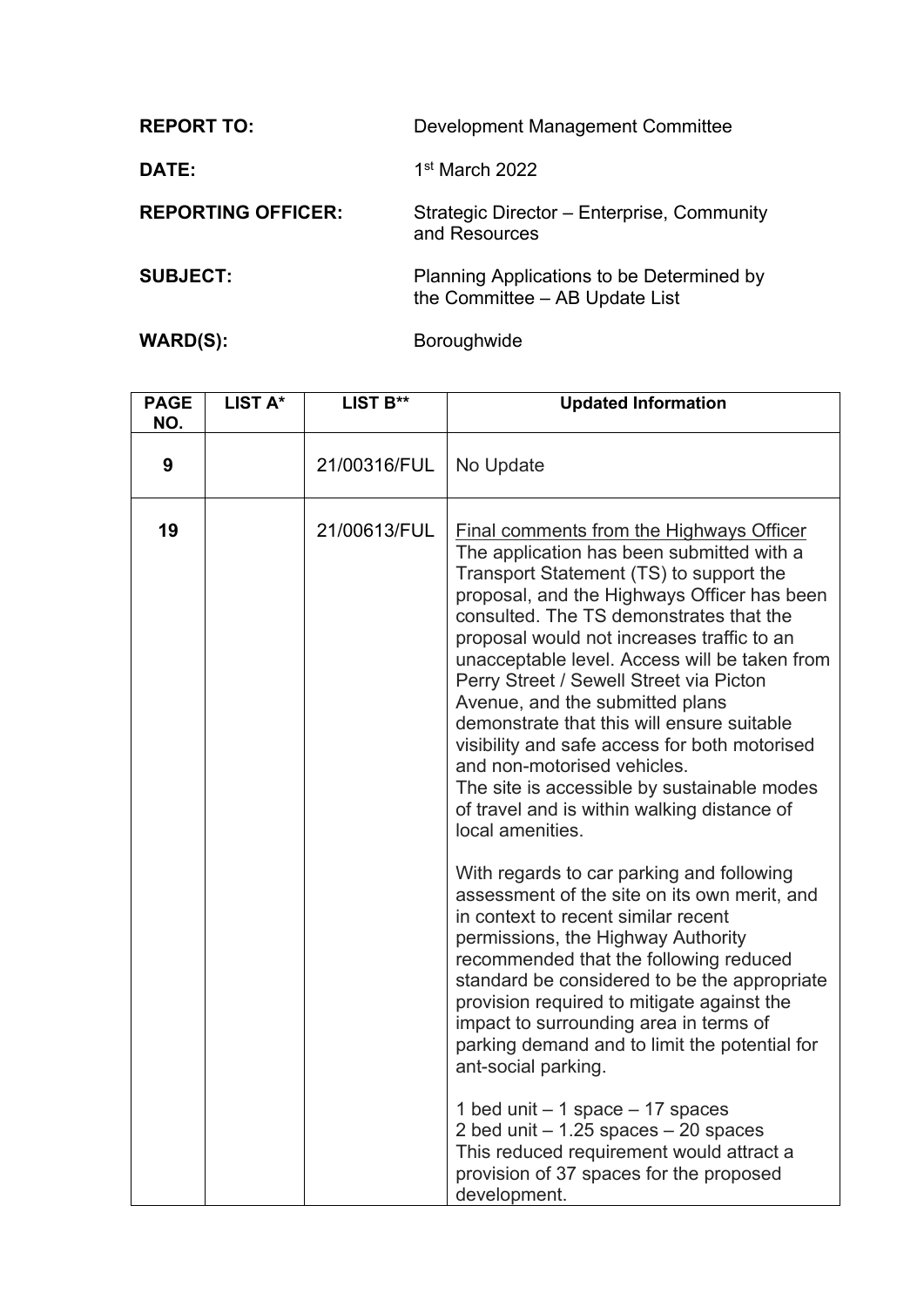|  | The layout as submitted shows 36 number<br>spaces but it the Highway Officers opinion<br>that the space nearest the entrance gates is<br>not considered to be practical. Currently the<br>gates are shown open outwards onto<br>adopted highway which is not permitted and<br>when hung the opposite way the car parking<br>bay would be obstructed.                                                                                                                                                                                                                                                                                                                                                                         |
|--|------------------------------------------------------------------------------------------------------------------------------------------------------------------------------------------------------------------------------------------------------------------------------------------------------------------------------------------------------------------------------------------------------------------------------------------------------------------------------------------------------------------------------------------------------------------------------------------------------------------------------------------------------------------------------------------------------------------------------|
|  | This said given the site constraints,<br>accessibility and proximity to the town centre<br>we consider 35 spaces to be acceptable.<br>We would however request that a car parking<br>management plan be submitted for<br>consideration, this is likely to be a simple<br>note setting out how spaces will be allocated<br>and managed.                                                                                                                                                                                                                                                                                                                                                                                       |
|  | The required number of accessible spaces<br>are provided with the correct number marked<br>as disabled bays.                                                                                                                                                                                                                                                                                                                                                                                                                                                                                                                                                                                                                 |
|  | With regards to EV charging provision on site<br>3 bays are marked on the plan. It should be<br>noted however that as part of our pre-<br>application advice we suggested that a<br>scheme of this type and scale should provide<br>4 spaces with charging facilities with a further<br>4 first fixed for further roll out (power usage<br>for the site should factor in 8 charging bays).<br>We would agree to 3 bays being made<br>available from the outset but we would again<br>ask the applicant to ensure the development<br>allows for additional provision as demand<br>increases. Details of the equipment proposed<br>should be provided for approval and the<br>scheme implemented prior to first<br>occupation. |
|  | The layout of access, servicing areas and car<br>parking should be laid out as per approved<br>plans and retained for the life of the<br>development.<br>Cycle parking is shown on the plans to an<br>acceptable level however details of the type<br>of provision have not been supplied therefore<br>further details are required to ensure they<br>meet the necessary standard.<br>We would request that a condition be placed<br>on any permission to ensure details are<br>submitted for approval and provision is in<br>place prior to occupation to be retained<br>thereafter.                                                                                                                                        |
|  |                                                                                                                                                                                                                                                                                                                                                                                                                                                                                                                                                                                                                                                                                                                              |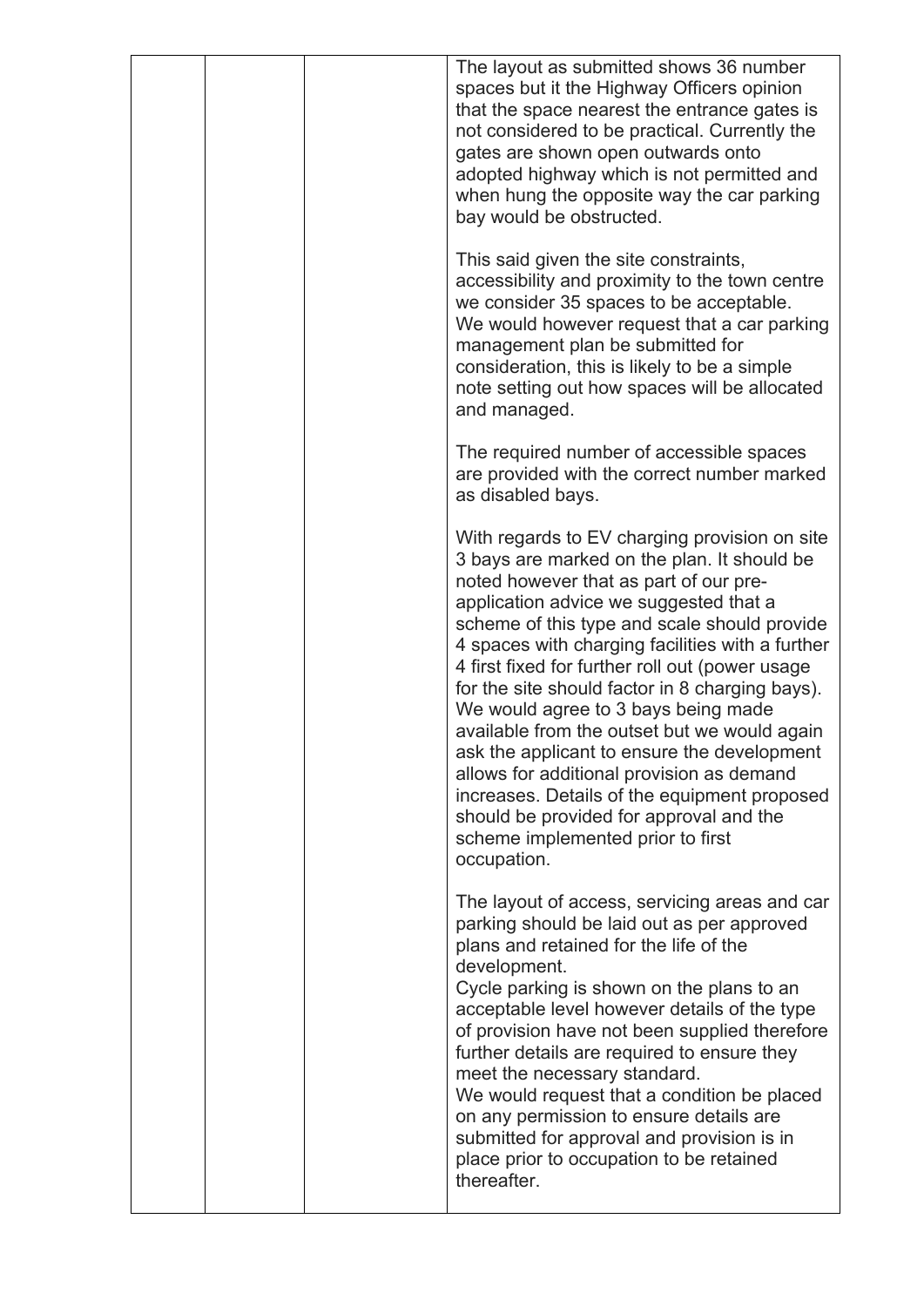| Concerns were raised by the Highway Officer<br>with regards to potential changes to the<br>vertical alignment of the existing adopted<br>highway and interface with proposed<br>thresholds. The applicant provided<br>additionally clarification with regards to levels<br>in an email dated 04 February 2022 which<br>addressed the points raised by the Highway<br>Officer.                                                                                                                                                                                                                                                                                                            |
|------------------------------------------------------------------------------------------------------------------------------------------------------------------------------------------------------------------------------------------------------------------------------------------------------------------------------------------------------------------------------------------------------------------------------------------------------------------------------------------------------------------------------------------------------------------------------------------------------------------------------------------------------------------------------------------|
| The Highway Officer would however request<br>that a scheme of offsite highway works be<br>conditioned for approval prior to<br>commencement and implementation prior to<br>occupation. This scheme should include, but<br>not be limited to, construction of new and<br>treatment of existing footways, closure of<br>redundant vehicle access crossings and<br>forming of new vehicular access into the site.<br>The applicant has submitted a<br>comprehensive construction phase<br>management plan to demonstrate that the<br>development can be brought forward in a<br>practical manner without detrimentally<br>impacting on the operation of the surrounding<br>highway network. |
| Final comments from the LLFA                                                                                                                                                                                                                                                                                                                                                                                                                                                                                                                                                                                                                                                             |
| Following initial comments by the<br>LLFA a revised drainage strategy is<br>presented on a drawing ref. PLAN_2097-<br>SCE-00-00-DR-C-0002-P02-Drainage<br>Strategy.pdf. This is supplemented by:                                                                                                                                                                                                                                                                                                                                                                                                                                                                                         |
| Raw Micro drainage outputs ref.<br>OTH 20.09.2021 - Sewell St - SW Hydraulic<br>Calcs 3LperS.pdf.                                                                                                                                                                                                                                                                                                                                                                                                                                                                                                                                                                                        |
| A drainage strategy report ref 2097-<br>Drainage Strategy & Maintenance Document<br>P <sub>0</sub> 2                                                                                                                                                                                                                                                                                                                                                                                                                                                                                                                                                                                     |
| It appears that it is proposed that<br>surface water would be discharged to main<br>combined sewer via an attenuation tank and<br>a hydrobrake to restrict discharge to 3l/s.                                                                                                                                                                                                                                                                                                                                                                                                                                                                                                            |
| The strategy report identifies that<br>soakaway testing has identified that<br>soakaway would not be viable, that there is<br>no available watercourse connection and that<br>local surface water sewers are blocked and<br>no longer in service. Therefore, the LLFA<br>accepts that the combined sewer is the only                                                                                                                                                                                                                                                                                                                                                                     |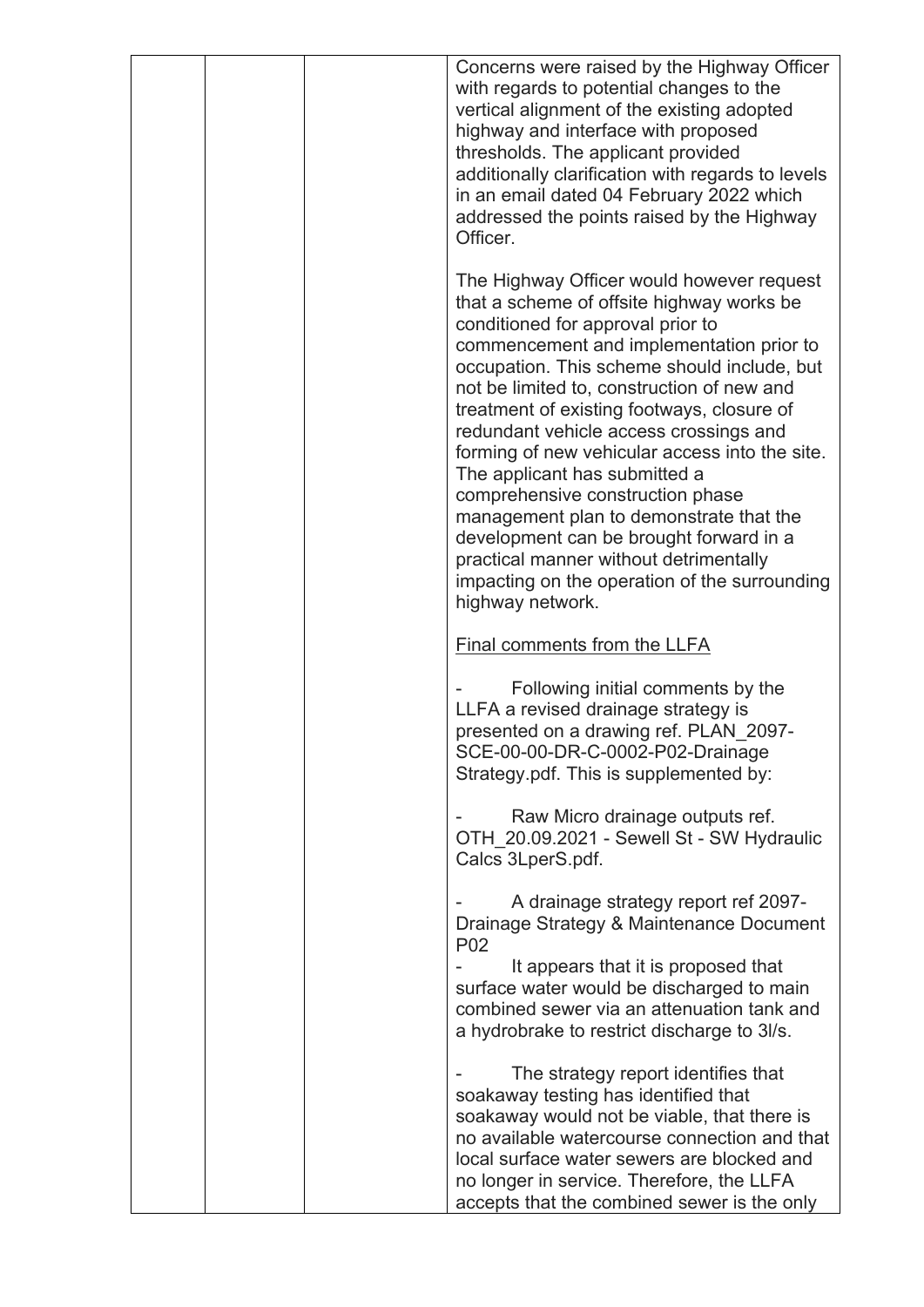|  |  | viable discharge location. The LLFA also<br>accepts that 3l/s is a reasonable maximum<br>discharge rate.                                                                                                                                                                                                                                             |
|--|--|------------------------------------------------------------------------------------------------------------------------------------------------------------------------------------------------------------------------------------------------------------------------------------------------------------------------------------------------------|
|  |  | Calculations presented confirm that<br>the proposed drainage system would not<br>flood at the surface during the $1\%$ AEP +40%<br>rainfall event. Therefore, the risk to the<br>development is considered to be low.                                                                                                                                |
|  |  | A maintenance management plan has<br>been presented identifying that a<br>management company would be responsible<br>for maintenance and identifies routine<br>activities.                                                                                                                                                                           |
|  |  | The LLFA notes that the applicant has a well-<br>developed drainage design based on SuDS<br>would recommend the following conditions<br>should the local planning authority be minded<br>to approve the application on this basis.                                                                                                                   |
|  |  | No development shall be occupied<br>until a verification report confirming that the<br>SuDS system has been constructed in<br>accordance with the approved design<br>drawings (including off site alterations) and in<br>accordance with best practice has been<br>submitted to and approved by the local<br>planning authority. This shall include: |
|  |  | Evidence that the SuDS have been<br>signed off by an appropriate, qualified,<br>indemnified engineer and are explained to<br>prospective owners & maintainers plus<br>information that SuDS are entered into the<br>land deeds of the property.                                                                                                      |
|  |  | An agreement that maintenance is in<br>place over the lifetime of the development in<br>accordance with submitted maintenance<br>plan; and/or evidence that the SuDS will be<br>adopted by third party.                                                                                                                                              |
|  |  | Submission of 'As-built drawings and<br>specification sheets for materials used in the<br>construction, plus a copy of Final Completion<br>Certificate.                                                                                                                                                                                              |
|  |  | <b>Additional condition</b><br>17) Offsite highways works to Sewell/Perry<br>Street (BE1)                                                                                                                                                                                                                                                            |
|  |  |                                                                                                                                                                                                                                                                                                                                                      |